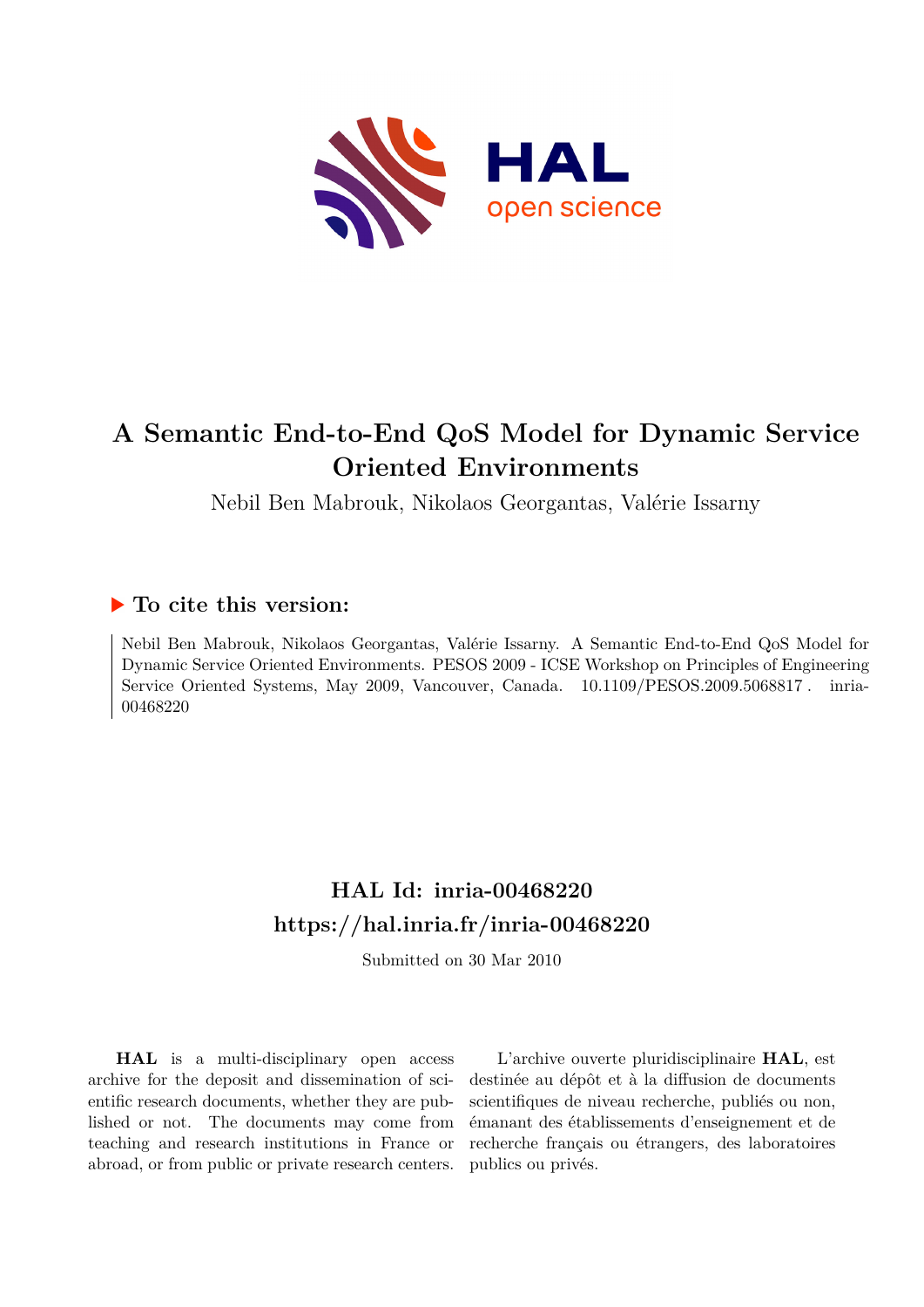# A Semantic End-to-End QoS Model for Dynamic Service Oriented Environments

Nebil Ben Mabrouk, Nikolaos Georgantas, Valérie Issarny INRIA Paris-Rocquencourt, France

{nebil.benmabrouk,nikolaos.georgantas,valerie.issarny}@inria.fr

### Abstract

*In Service Oriented Computing (SOC), modeling the Quality of Service (QoS) is a cornerstone for providing services with quality guarantees. As the technological advances and wide adoption of handheld devices (e.g., PDA and smartphones) and wireless networks (e.g., UMTS, WiFi and Bluetooth) have made service environments more dynamic, QoS models must change accordingly.*

*In this paper, we present a QoS model that provides the approporiate ground for QoS engineering in SOC. Our model focuses on emerging QoS features related to the dynamics of service environments such as user mobility and context awareness of application services. It also considers QoS on an end-to-end basis by covering QoS features of all the resources and actors involved in service provisioning (e.g., network, device, service, end-user). Our model represents QoS with rich semantic information and makes use of the Web Service Quality Model (WSQM) proposed by OASIS.*

#### 1 Introduction

In Service Oriented Computing (SOC), providing services with quality guarantee capabilities requires having solutions that include Quality of Service (QoS) models as a key feature. Indeed, QoS models provide the approporiate ground for QoS provision in service oriented environments.

In such environments, QoS can be influenced by several factors including the hardware and network infrastructure (capabilities of computing devices, network connectivity), the quality level provided by application services and the end-user characteristics (mobility, generated traffic). This implies that, in order to obtain an accurate evaluation of QoS, none of these aspects should in principle be neglected at the QoS modeling stage. Thus, QoS should be considered on an end-to-end basis, meaning that QoS models should cover quality features of all the resources and actors involved in fulfilling a service. In practice, these include (i) the service environment and its underlying hardware and network infrastructure, (ii) application services and (iii) end-users.

Furthermore, QoS models should consider emerging features related to the dynamics of service environments. Indeed, the large success of mobile devices and wireless networks have made service environments more dynamic, thus QoS models must change accordingly. For instance, emerging features such as the adaptability and context awareness of application services should be considered as QoS properties affecting the quality level required by users. A third issue concerns the expressivity of QoS models. Related to this, a promising approach addressing QoS modeling relies on the Semantic Web technologies, notably ontologies. Ontologies allow for capturing and defining QoS knowledge with rich semantic information. The importance of such representation is two-fold: First, it is a machineunderstandable specification for QoS that provides the appropriate ground for several service engineering capabilities such as logical reasoning on QoS and automation of QoS management in dynamic service environments. Second, as they represent a common and shared knowledge of QoS, ontologies allow for broadening QoS understanding across different specifications that address QoS for varied purposes, thus enabling to cope with the syntactic heterogeneity of QoS specifications. Ontologies are often computationally expensive, nevertheless they are increasingly used in the context of dynamic SOC [11].

Despite the considerable amount of research devoted to QoS ontologies, none of them considers jointly QoS on an end-to-end basis and emerging QoS features related to the dynamics of service environments. On one hand, we have ontologies tailored to a specific aspect of QoS centered on the service level  $[8, 6, 2]$ . These ontologies do not consider other important resources involved in services' provision such as the network and hardware infrastructure. On the other hand, we have 'general' QoS ontology languages [14, 3] that specify basic concepts for QoS and allow defining additional concepts. These languages are not representative QoS models since they do not give any tangible specification of QoS. To the best of our knowledge, there are no QoS ontologies supporting the dynamics of service environments.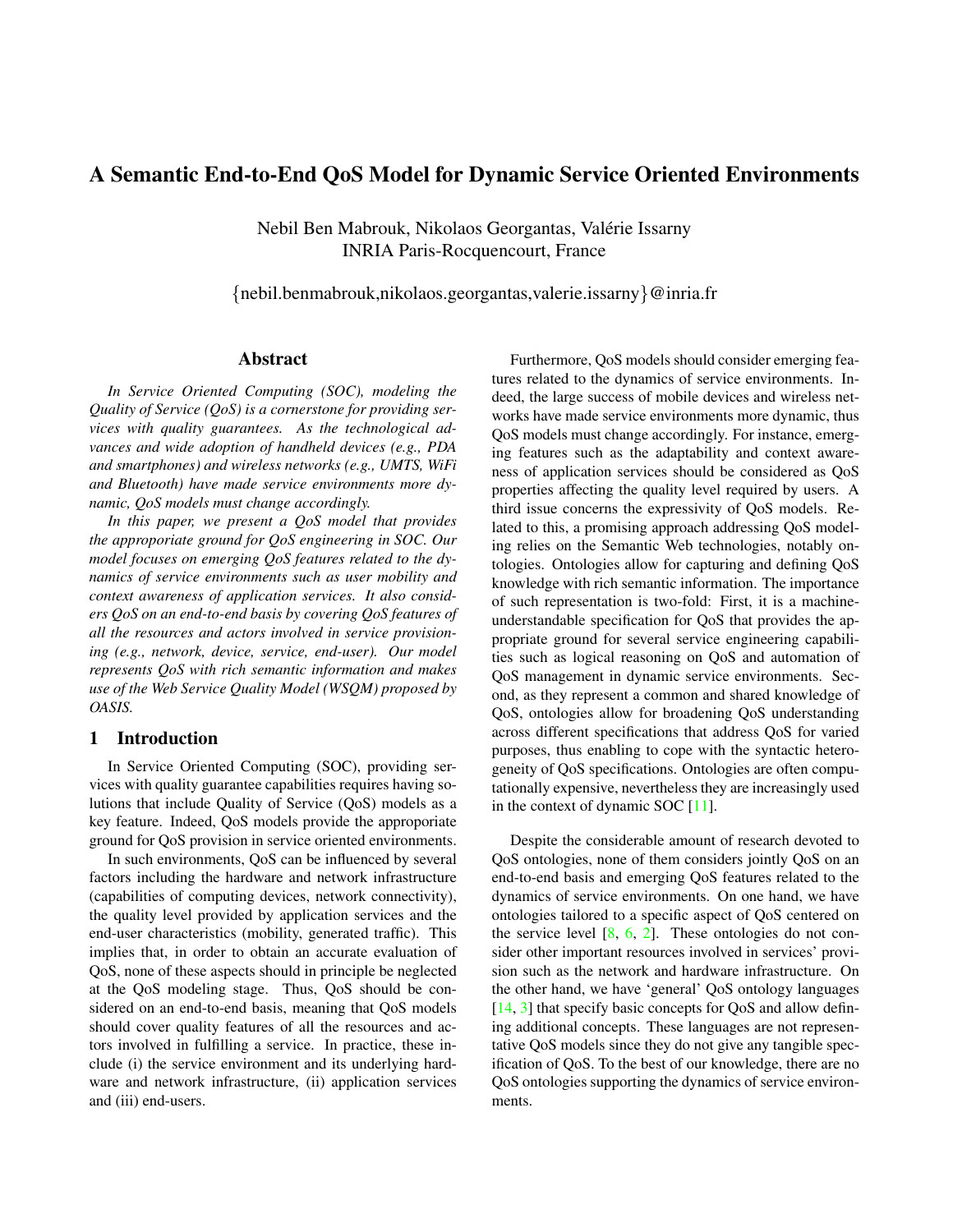This paper introduces a semantic QoS model that copes with the above issues, i.e., it considers QoS on end-to-end basis and puts a special emphasis on emerging QoS features related to the dynamic nature of service environments. Our model comprehends four ontologies that specify: (1) Basic concepts needed for QoS description, (2) QoS properties related to the service environment and its underlying hardware and network infrastructure, (3) QoS properties of application services and (4) QoS at the end-user level.

For ontologies (1) and (3) we recall QoS properties defined by the Web Service Quality Model (WSQM) [10] which is a prominent standardization effort proposed by the OASIS WSQM technical committee for the specification of Web Services' QoS. It defines a well-founded taxonomy of QoS and provides a wide range of QoS properties. WSQM employs a number of terms that have specific meanings to QoS. In this paper, we adopt this terminology and we list it below with explicit definitions. We use the term *quality factor* to refer to an attribute used to represent and assess QoS, the term *quality group* to refer to a group of quality factors concerning a common aspect of QoS, and the term *quality item* to refer to an atomic attribute within a quality factor (e.g., the response time quality item fall under the performance quality factor, the confidentiality quality item fall under the security quality factor).

The remainder of this paper is structured as follows. In Section 2, we give an overview of WSQM and we assess it with respect to our goals. In Section 3, we give the details of our model and its underlying ontologies, then we outline its usage for dynamic service computing. In Section 4, we evaluate related QoS models within different research communities. Finally in Section 5, we conclude with a summary of our contributions and the perspectives of this work.

#### 2 WSQM Overview

WSQM (Web Service Quality Model)[10] is a conceptual model for Web Services quality that defines three basic concepts: *quality associates, quality activities* and *quality factors*. A quality associate refers to the person or the organization that is directly or indirectly managing QoS. The set of actions performed by quality associates throughout the whole services' lifecycle are called quality activities, whereas the quality factors are the attributes used to represent and assess QoS.

Our primary focus is on the quality factors which represent the core entities of QoS. Indeed, QoS models are usually centered on the definition and the classification of quality factors. WSQM divides quality factors into three quality groups with respect to system architecture, operation and business perspective:

• System Information is a set of static information on systemic functions that are defined and evaluated before using the service. It includes the *Security, Suitability for Standards,*

*Manageability* and *Business Process* quality factors.

- Service Measurement refers to quality factors measured while a consumer is using the service. It is mainly about the *Performance* and *Stability* quality factors.
- Business Value assesses the service from a business point of view. It includes the *Service Cost, Service Suitability, Service Aftereffect* and *Service Brand Value* quality factors.

WSQM formally specifies the quality factors and their associated concepts using the Web Service Quality Description Language (WSQDL). WSQDL provides a detailed QoS specification, however it represents some shortcomings with respect to dynamic service oriented computing. In what follows, we give the details of WSQDL then we assess it regarding our goals.

#### 2.1 WSQDL

WSQDL provides a XML-based description method for standardizing the expression of QoS exchanged between services and their consumers. It defines the constructs needed to specify the quality factors, their taxonomy, the way they are assessed and the relationships between them.

The main construct within WSQDL is *QualityFactor*. It is represented with a global structure that expands its inherent quality items into four levels reflecting the complexity of quality factors and allowing for the specification of fine-granularity details of QoS. These levels are: *Subfactor, Property, SubProperty* and *Function*. For instance, the Security quality factor is divided into three properties: confidentiality, integrity and non-repudiation. Confidentiality may include other sub-properties such as message level confidentiality and user confidentiality. By turns, the message level confidentiality can be defined using the XMLencryption function.

In addition, QualityFactor divides into four disjoint subclasses with respect to the way it is assessed: *Measurement-Factor, EvaluationFactor, BusinessValueFactor* and *BusinessProcessFactor*.

MeasurementFactor (e.g., Performance) defines quality factors that can be quantitatively measured using metrics. The metrics are defined with the *MetricType* construct which is given in terms of *MeasurementFunction, MeasureDirection, EnvironmentVariables* and *Metric*. The Metric construct is defined over the *MetricValue* and *Unit* constructs.

EvaluationFactor describes the type of appraisable quality factors determined by their conformity to an appraisal standard. The main construct defining this factor is *Conformity* which describes the degree of conformance between a quality factor and a standard specification. The Security, Manageability and Interoperability fall under this type of factors.

BusinessValueFactor addresses quality factors used to determine business aspects of QoS. In contrast to Evalua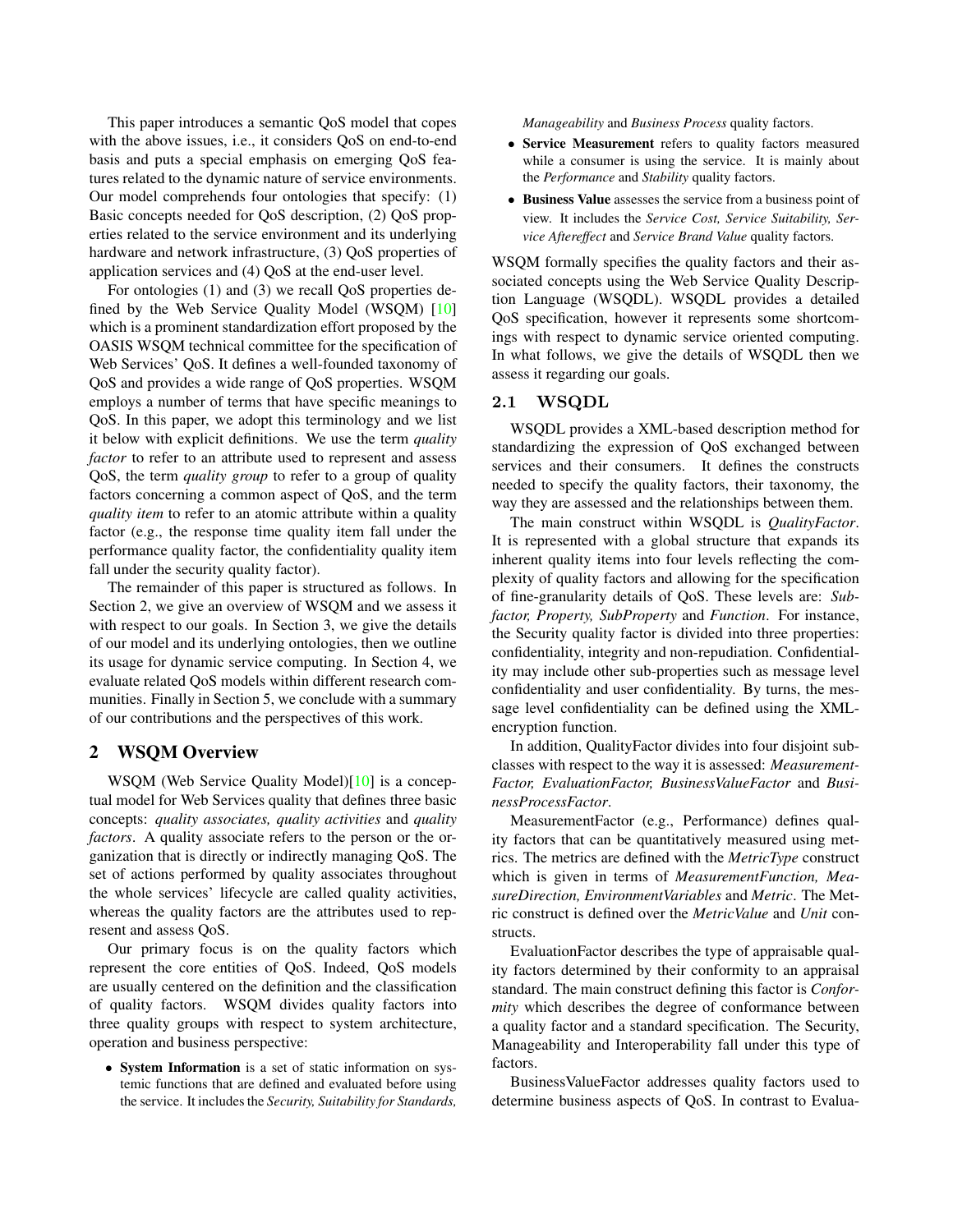tionFactor, it has no standard evaluation and it may be assessed by users who estimate the business value of a quality level. Therefore, BusinessValueFactor is defined using the *UserAppraisal* construct.

Finally, BusinessProcessFactor defines the set of quality factors assessed by their ability to achieve business goals. These factors address features such as reliability of message transmission, transaction process and collaborability.

Complementary to the quality factors, which are centered on describing the individual aspects of QoS, the *Quality Chain* concept introduced by WSQDL gives a global view of QoS. It states that the quality factors are not totally independent and they may influence each other, hence impact the overall QoS. To this extent, Quality Chain defines a configuration of dependencies describing the correlation between quality factors. This can be used, for instance, to reflect the relationship between BusinessValue factors and other quality factors, which allows for specifying trade-offs that service providers can make in the quality levels they offer.

### 2.2 Assessing WSQM for dynamic service computing

Although it provides a well-founded specification of QoS at the service level, WSQM presents three main shortcomings regarding our goals: First, it neglects QoS associated to other resources and actors participating in service provisioning (e.g., network, devices and end-users). Second, it does not consider emerging QoS factors related to the dynamics of service environments (e.g., adaptability, context-awareness). Third, as already explained WSQM adopts an XML-based approach to specify QoS, which makes it subject to the syntactic QoS specification problem.

Regarding the above issues, our approach aims to define a semantic QoS model that addresses all elements of service environments and takes into account the dynamic nature of these elements. Seeing the importance of WSQM, our model makes use of this standard specification to define QoS at the service level.

The proposed model is defined over a set of ontologies underpinned by the Web Ontology Language (OWL), which is a W3C recommendation designed for publishing and sharing ontologies. The next section details the developped ontologies and outlines their usage in the context of SOC.

# 3 A Semantic End-to-End QoS Model for Dynamic Service Environments

We present a semantic QoS model that addresses QoS on an end-to-end basis by covering quality factors of the main elements acting in dynamic service environments, in particular it deals with: (i) network and hardware resources, (ii) application services and (iii) end-users. Our model puts a special emphasis on QoS features related to the dynamic nature of these resources such as end-user mobility and adaptability and context awareness of application services.

Our model is designed according to a layered approach integrating certain modularity and flexibility requisites, thus aiming to provide distinct and easily manageable ontologies. As depicted in Fig. 1, it comprehends four ontologies:

- 1. *The QoS Core* ontology incorporates general constructs needed for QoS description (e.g, quality group and quality factor). The conceptual elements of this ontology are inferred from WSQDL.
- 2. *The Infrastructure QoS* ontology specifies quality factors related to the environment and its underlying network and hardware infrastructure. It focuses on the capabilities of mobile devices, the connectivity of wireless networks and the characteristics of the environment where users and services behave.
- 3. *The Service QoS* ontology specifies quality factors of application services. It extends the factors already defined by WSQM with other factors (e.g., adaptation and context awareness) supporting the dynamics of the application services. The added factors are carefully selected by examining the dynamic nature of service environments. Additionally, this ontology is extensible in that new quality factors (e.g., domain-specific quality factors) can be easily added.
- 4. *The User QoS* ontology addresses user concerns about QoS. The role of this ontology is two-fold: First, it provides the constructs needed to specify user QoS requirements. Second, it specifies quality factors associated to the user such as user mobility.

Ontologies 2), 3) and 4) specialize the general concepts defined in the QoS Core ontology; they are layered (Fig. 1) from lower level (i.e., infrastructure) to higher level (i.e., end-user) aspects.



**Figure 1. QoS model Overview**

### 3.1 QoS Core ontology

In order to define base concepts required for QoS description, the QoS Core ontology makes use of the WSQDL standard schema, which, as discussed in Section 2.1, provides ample and detailed specification for quality factors, their taxonomy, the way they are assessed and the relationship between them.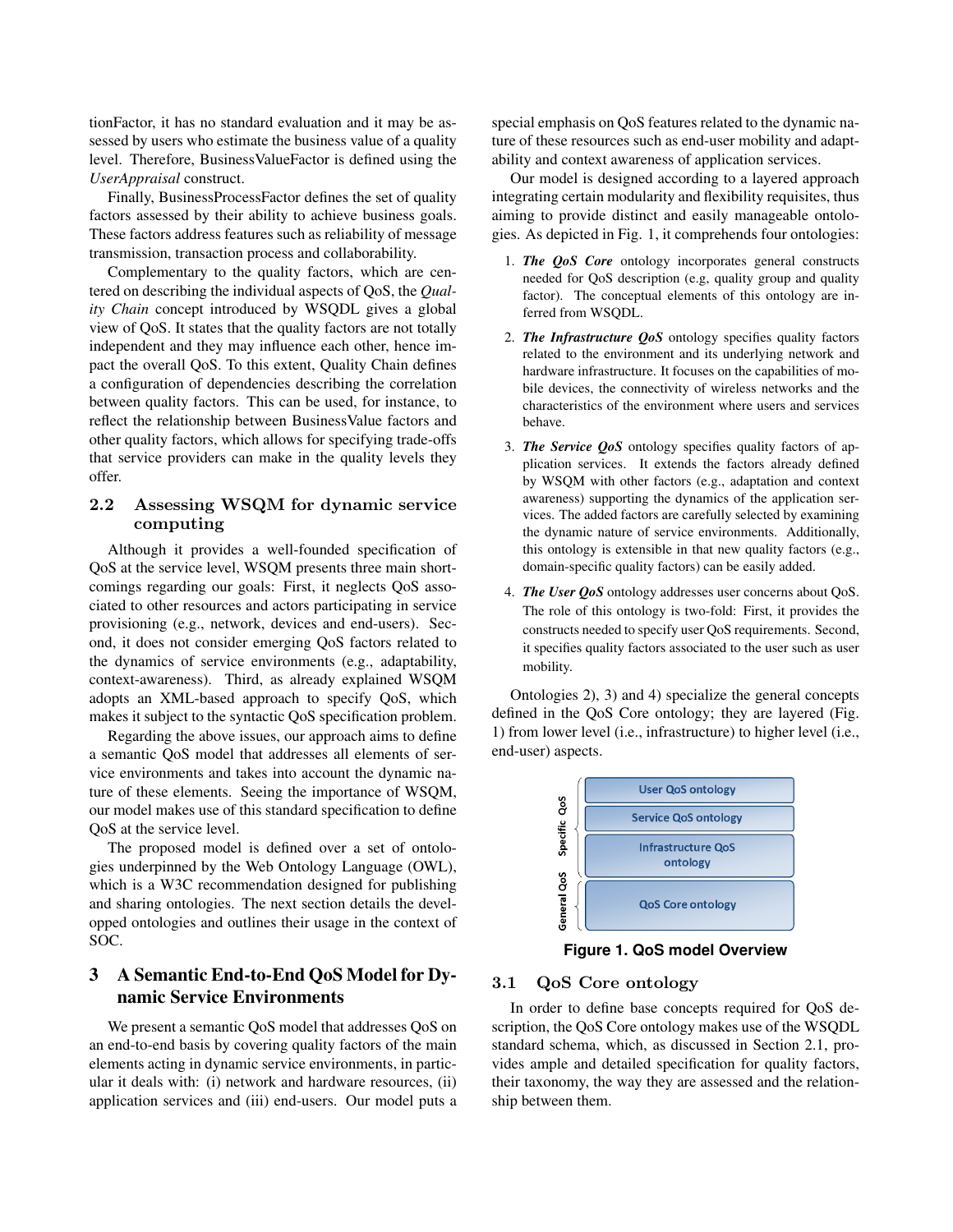The QoS Core ontology (Fig. 2) represents constructs from the schema with semantic information. The main constructs of this ontology are *QualityGroup, QualityFactor* and *QualityChain*. QualityGroup consists of one or more QualityFactor, which are represented from two key standpoints: their structure (i.e., *SubFactor, Property, Sub-Property, Function*) and their type (i.e., *MeasurementFactor, EvaluationFactor, BusinessProcessFactor, BusinessValueFactor*). The QualityChain construct is defined over the *hasInfluenceOn* property indicating that two or more quality factors are in a quality chain relationship.

The QoS core ontology comprehends further constructs not represented in Fig. 2 such as *MetricType, Conformity* and their associated concepts. In this ontology, it is worth mentioning that the construct *Unit* within MetricType references other external ontologies to define its semantics. Indeed, the specification of measurement units is not addressed by WSQDL and it is not in the scope of the present work. Currently, Unit references the OWL time ontology [4].



**Figure 2. Overview the QoS Core ontology**

#### 3.2 Infrastructure QoS ontology

As already explained, QoS is difficult to define and to evaluate in an accurate manner without considering the infrastructure supporting the provision of services, namely the network and the devices enabling services and users to interact, as well as to the characteristics of the environment where sevices and users act. For this matter, we developped the Infrustructure QoS ontology (Fig. 3) which consists of three quality groups: *Network, Device* and *Environment*.

The Network quality group addresses the communication infrastructure in dynamic service environments. It consists of two quality factors: *Type* and *Performance*. The first factor indicates the network topology, which can be either *Wired* or *Wireless*. The second factor comprehends quality items specifying the performance of a network. Common performance metrics include *Bandwidth, Latency, Loss* and *Jitter* [7]. Bandwidth refers to the rate of data transfer; Latency refers to the total time taken to deliver a message; Loss represents the rate of message units lost during the delivery of a message. Finally, Jitter expresses the variation in Latency.

The Device quality group addresses hardware devices hosting application services (e.g., Server) or supporting end-users (e.g., PDA, SmartPhone, PC). It defines three quality factors outlining the capacity of devices: *Category*, *Mobility* and *Performance*. The first factor refers to the role of devices in service provision, which divides into two types: *Client* and *Server* [14]. The second factor describes the mobility of devices which can be either *Stationary* or *Mobile*. The third factor comprehends quality items specifying common device capabilities, i.e., *CPU, Memory, Storage Capacity* and *Power Consumption*.

The Environment quality group specifies quality factors intrinsically related to the environment where users and services exist. Such environments are populated with networked services supporting a wide variety of user applications. The quality of these environments can be assessed by evaluating their degree of support to user applications [5]. This can be specified using three quality factors: Service Density, Sustainability and Scalability [5]. Service Density refers to the number of services available in service environments. It indicates in part the ability of an environment to satisfy user requests, i.e., the higher the service density is, the higher is the probability to fulfill the users' tasks. Sustainability measures the environment's ability to sustain employed services if they fail. When a service part of the environment fails due to issues such as power limitations or mobility, the environment may set off some fault tolerance mechanism like identifying an alternative service which matches the original functionality. Scalability refers to the ability of the environment to support a large number of active users and to handle their requests in a satisfying manner.

#### 3.3 Service QoS ontology

The Service QoS ontology is of fundamental importance in our model, since, in practice, the main QoS features are determined by application services. The key idea underlying this ontology is: (i) to recall WSQM standard quality factors for defining common QoS features of ap-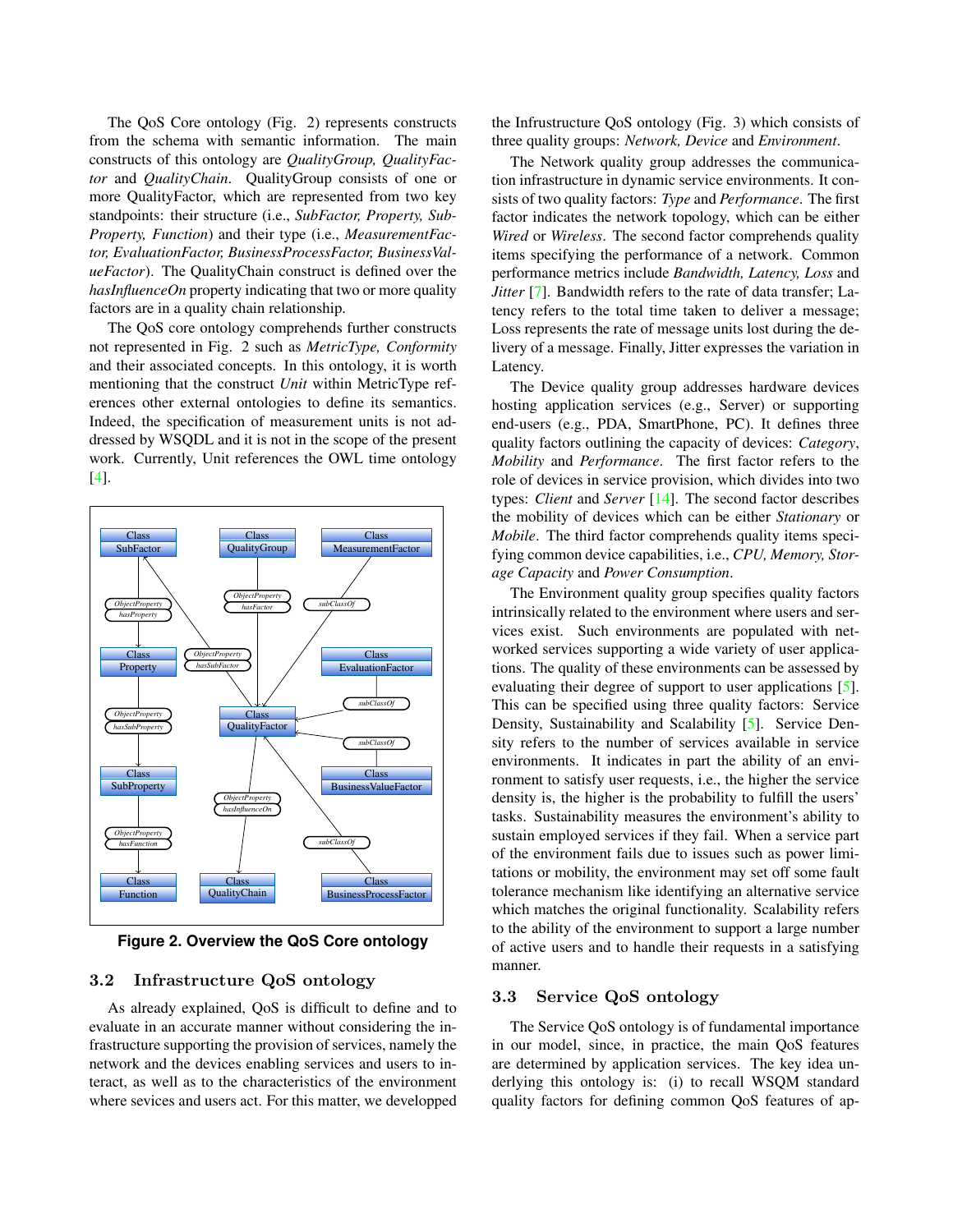

**Figure 3. Overview the Infrastructure QoS ontology**

plication services and (ii) to specify other quality factors to address the dynamic nature of services and the domainspecific QoS.

As already mentioned, WSQM defines three quality groups (i.e., System Information, Service Measurement and Business Value). In addition to these groups, we define a quality group called *Dynamic Capabilities* which defines quality factors supporting the dynamics of service environments. The responsibility of application services with respect to the dynamics of service environments includes supporting adaptation, context awareness and facilitating the automation of user request processing.

- Adaptation: Services operating in highly dynamic environments need to continuously adapt themselves in order to react to changing conditions such as environmental conditions and user requirements  $[12]$ . To this regard, we define the *Adaptation* quality factor which addresses the ability of a service to adapt itself to changing conditions and to reconfigure itself accordingly.
- Context-awareness: Dynamic service computing focuses on fulfilling user tasks in a transparent way that places few demands on user attention. Invisibility of services can be accomplished in part by reducing input from users and replacing it with knowledge of context. Context awareness is further required to enable adaptation to changing conditions by exploiting context information, such as location and proximity to other devices and services. To address context awareness of application services, we define the *Context* quality factor, which describes the ability of a service to gather, manage, use and disseminate context information.
- Automation Support: Dynamic service environments focuses on fulfilling user tasks on-the-fly (i.e., at runtime) by dynamically locating and integrating available services. Hence, services' discovery, selection and composition in such environments need to be performed automatically, i.e., with little or no human intervention. Such assumption requires in part the description of services' semantics using a machine-understandable specification. To this regard, we define a quality factor named *Automation Support*, which de-

scribes the ability of a service to support automated management. It consists of a quality item named *Semantic Information Offerability* denoting the ability of a service to provide semantic description of its functional and non-functional features.

Besides the Dynamic Capabilities quality group, we define the *Domain-Specific* quality group to address quality factors associated to services' domains. Indeed, service oriented computing deals with open environments offering access to a wide variety of services from different domains. Further, users often need to address QoS factors related to particular domains. For instance, if we consider a multimedia application which diffuses entertainment videos, it will be pretty useful to users to know the "*encoding quality*"of the given videos in order to choose the appropriate media player or to select the right screen resolution. The Domain-specific quality group addresses such issues by allowing the definition of any domain-specific quality factor as long as the latter references concepts within appropriate domain ontologies to specify its semantics.

The main conceptual elements of the Service QoS ontology are depicted in Fig. 4. In this figure, the layering goes from lower level aspects (i.e., system) to higher level aspects (i.e., domain-specific). The white boxes within the figure represent the quality factors already defined by WSQM, whereas the colored boxes represent the new factors defined for dynamic and domain-specific application services.

| <b>Service QoS ontology</b>                                              |                                                  |                                                                      |  |  |  |  |  |  |  |
|--------------------------------------------------------------------------|--------------------------------------------------|----------------------------------------------------------------------|--|--|--|--|--|--|--|
| <b>Domain-specific</b><br><b>Quality Group</b>                           | Domain-specific Quality                          |                                                                      |  |  |  |  |  |  |  |
| <b>Business Value Quality Group</b>                                      |                                                  |                                                                      |  |  |  |  |  |  |  |
| <b>Business Value</b>                                                    | <b>Service Cost</b>                              | <b>Service Suitability</b>                                           |  |  |  |  |  |  |  |
|                                                                          | <b>Service Brand Value</b>                       | <b>Service Aftereffect</b>                                           |  |  |  |  |  |  |  |
| <b>Dynamic Capabilities</b><br><b>Quality Group</b><br><b>Adaptation</b> | <b>Automation Support</b>                        | <b>Semantic Information Offerability</b><br><b>Context Awareness</b> |  |  |  |  |  |  |  |
| <b>Service Level Measurement</b>                                         | Service Measurement Quality Group<br>Performance | <b>Stability</b>                                                     |  |  |  |  |  |  |  |
| <b>System Information Quality Group</b>                                  |                                                  |                                                                      |  |  |  |  |  |  |  |
|                                                                          | <b>Suitability for Standards</b>                 | <b>Business Process</b>                                              |  |  |  |  |  |  |  |
|                                                                          | <b>Manageability</b>                             | <b>Security</b>                                                      |  |  |  |  |  |  |  |

**Figure 4. Overview the Service QoS ontology**

#### 3.4 User QoS ontology

This ontology addresses users' concerns about QoS. It is composed of two main components (Fig. 5): (i) user requirements modeling and (ii) user profile modeling.

Requirements modeling allows users to express their QoS requirements according to their own quality experi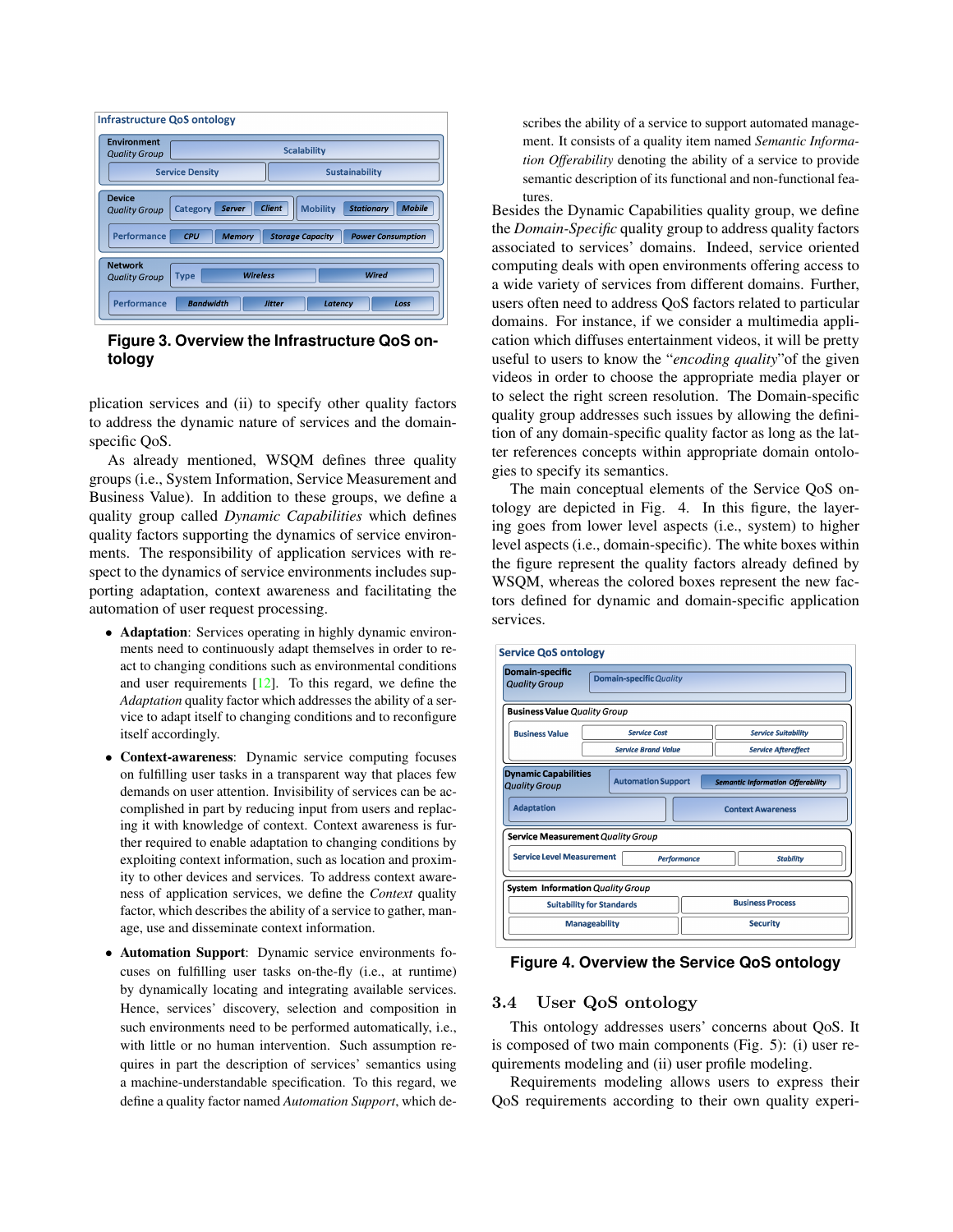ence  $[16]$ . These requirements are formulated as a group of constraints defining the QoS level required by users. At the heart of requirements modeling, we distinguish the construct *Requirement*, which corresponds to the description of a constraint made by the user on the offered QoS. The constraint targets a *QualityFactor* from the QoS Core ontology, and it is given in terms of *Operator*, *Value* and *Unit*. The latter constructs change according to the type of quality factors. Requirements dealing with *EvaluationFactor, BusinessValueFactor* and *BusinessProcessFactor* (see Section 2.1) are expressed using boolean operators (i.e., *is-a, is-not-a*) and string values, whereas requirements addressing *MeasurementFactor* are given in terms of comparison operators (i.e., *equal, not-equal, more-than, less-than, maxvalue-of, min-value-of*), numerical values and measurement units. Users can further define composite requirements using *and* and *or* operators. Moreover, they are allowed to express their relative preferences about QoS requirements by assigning a certain *Weight* to every requirement.

Let us now consider the user profile modeling which aims at defining user-related quality factors (e.g., user mobility, user generated traffic). User *Profile* comprehends two quality factors: *Mobility* and *Traffic*. These factors have been defined based on the model proposed by Resta et al. [15]. User Mobility is divided into three patterns: Stationary users, QoS-driven users and Mobile users. The first pattern concerns really stationary users or users with constrained movements that does not affect service provisioning. QoS-driven users are mostly stationary but they move when their perceived QoS level drops below an acceptable threshold. Finally, the mobile users are characterized by continuously moving positions.

Concerning User Traffic, users are divided into three classes of load according to their generated traffic: low, medium, and high load. The lowest class of traffic accounts for users who are using the network for e-mailing and light Web browsing. The medium class of traffic accounts for users who are using the network for intensive Web browsing, file downloading, audio streaming, and so on. Finally, the highest class of traffic accounts for users who make an intensive use of the network, such as video streaming. User Mobility and Traffic are extensible in that specific patterns of mobility and traffic can be easily defined.

#### 3.5 Usage of our model

Our model concentrates on QoS knowledge representation rather than a language to specify QoS. To this extent, our approach has been to decouple QoS knowledge from QoS specification by providing separate and reusable ontologies. Thus any appropriate QoS specification language can be used on top of our QoS model. More specifically, to employ our model for QoS description, the introduced ontologies have to be referenced by syntactic QoS



**Figure 5. Overview the User QoS ontology**

languages that additionally support semantic annotations, notably XML-based languages enriched with OWL semantic annotations [13].

Referencing QoS semantic concepts allows for coping with the syntactic heterogeneity problem and yields semantically enriched QoS descriptions that combine the accuracy of syntactic languages with the rich semantics of QoS ontologies.

This approach is important in broadening QoS understanding between heterogeneous specifications addressing QoS for different purposes. Thanks to our model, these specifications can reference common ontological concept and share the same vision of QoS. As depicted in Fig. 6, our model can be used to express user QoS requirements and to specify the QoS level provided by services.

The latter point leads to another, increasingly important, aspect, that is enabling service providers and users to agree on a contract concerning the quality of the offered service (i.e., Service Level Agreements SLA). Specifically, our model is useful for both the contract specification and contract enactment. In the first case, our ontologies can be used to define QoS terms of an SLA, or other terms that define aspects such as user device capabilities. Once the contract is defined, our ontologies can be also used to monitor SLAs and to adapt them to changing conditions in a dynamic way. The need for dynamic SLA specification, negociation and monitoring is getting increasingly important in SOC [16].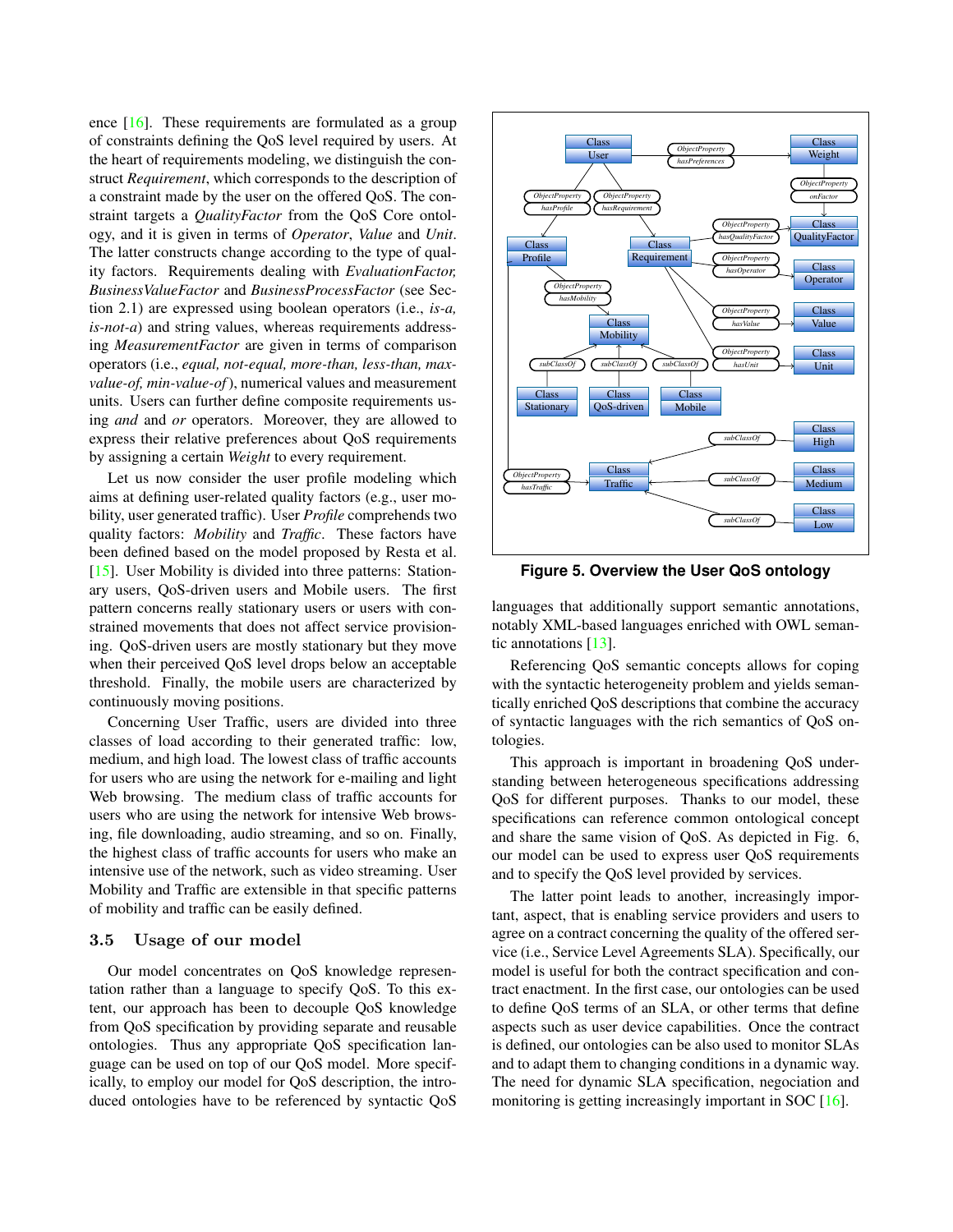The proposed model is therefore a general framework (Fig. 6) that provides the appropriate ground for several engineering capabilities including QoS requirements engineering and QoS-based service engineering (e.g., service discovery, SLA management, monitoring).



**Figure 6. QoS specification framework**

## 4 Related Work

QoS modeling and related issues have been the topic of wide research crossing distinct communities. For the purposes of this work, it is worth mentioning the service oriented computing community (e.g.,  $[8, 6, 2, 14, 3]$ ), the end-to-end QoS community (e.g., [7]), as well as the pervasive computing and mobile computing communities (e.g., [9, 15]). Even if different in purpose, these efforts intended at least to identify relevant quality factors affecting QoS and being associated to a specific resource (e.g., an application service, a network, a device).

For instance, focusing on the service oriented computing community,  $[8, 2]$  identify quality factors deemed useful to characterize services' QoS. [6] proposes a methodology enabling to express user QoS requirements and to link them to quality factors using the notion of tracability. More recently, some authors [14, 3] have derived semantic languages of QoS ontologies that represent generic models for QoS. These models identify a set of general and abstract concepts needed to define QoS factors and the way they are assessed. Nevertheless, several QoS factors (e.g, performance) are difficult to evaluate in an accurate manner without considering the networks or the devices enabling services and users to interact.

For this matter, other models considering QoS in an endto-end manner have been proposed throughout the literature. Marchetti et al. [7] present a quality model for capturing and reasoning about quality aspects of multichannel services (a channel being the abstraction of a device and a network). This model enables a clear separation of quality aspects of services, networks, devices and users. Further, it embeds rules enabling the evaluation of end-to-end quality. Nevertheless, this model does not consider the dynamic nature of these elements (i.e., networks, devices, services, users) such as user mobility, thus, it cannot be used to give accurate description of QoS in dynamic environments.

To cope with such issue, another related active area of research focuses on QoS modeling while taking into account the dynamic nature of resources. Capra et al. [1] define a context-aware QoS model using semantic representation. The model considers three types of resources: *services, sensors* and *components*. Components can be either local (e.g., battery, memory, CPU) or remote (addressable software resources). Based on this work, McNamara et al.[9] addressed QoS issues related to the mobility of such resources. In this work, the authors combine mobility patterns with QoS information in order to give an accurate evaluation of QoS. This work presents two main drawbacks: first it considers specific patterns of user mobility (i.e., "seasonal" mobility, in the sense that it is related to the daily routines of users). Second it does not take into account QoS at the end-user level (i.e., user QoS requirements).

To this regard, a Wireless QoS-aware Mobility (WiQoSM) model is proposed in  $[15]$ . The authors introduce a model which considers QoS, user mobility, user behavior and wireless technology. This model defines generic mobility patterns and takes QoS at the end-user level into account. The main drawback of WiQoSM is that it totally separates QoS from the aforementioned aspects as it consider them in four disjoint models: 1) a QoS model, 2) a user mobility model, 3) a user traffic model and 4) a wireless technology model. This structure enables WiQoSM to express the above factors, but it does not allow to consider them jointly, which represents a major handicap for having a comprehensive QoS description.

Our model considers collectively the above aspects. Using the quality chain concept, we can describe relationships between QoS factors associated to networks, devices, application services and end-users, thus enabling a comprehensive and insightful description of QoS. Table 1 compares relevant QoS models (among the discussed ones) based on the criteria fulfilled by our model.

#### 5 Conclusion

Semantic QoS modeling appears as a promising paradigm for QoS engineering in service oriented computing. In this work, we present a semantic QoS model that addresses QoS of main elements acting in service environments (i.e., networks, devices, application services and endusers) and takes into account the dynamic nature of these elements, thus enabling an insightful description of QoS. Additionaly, our model is extensible in that domain-specific QoS factors can be easily added. Furthermore, the proposed model focuses on representing QoS knowledge with rich semantic information rather than specifying a language for QoS. Coupled to XML-based QoS specifications, the developed ontologies can formulate a robust QoS description